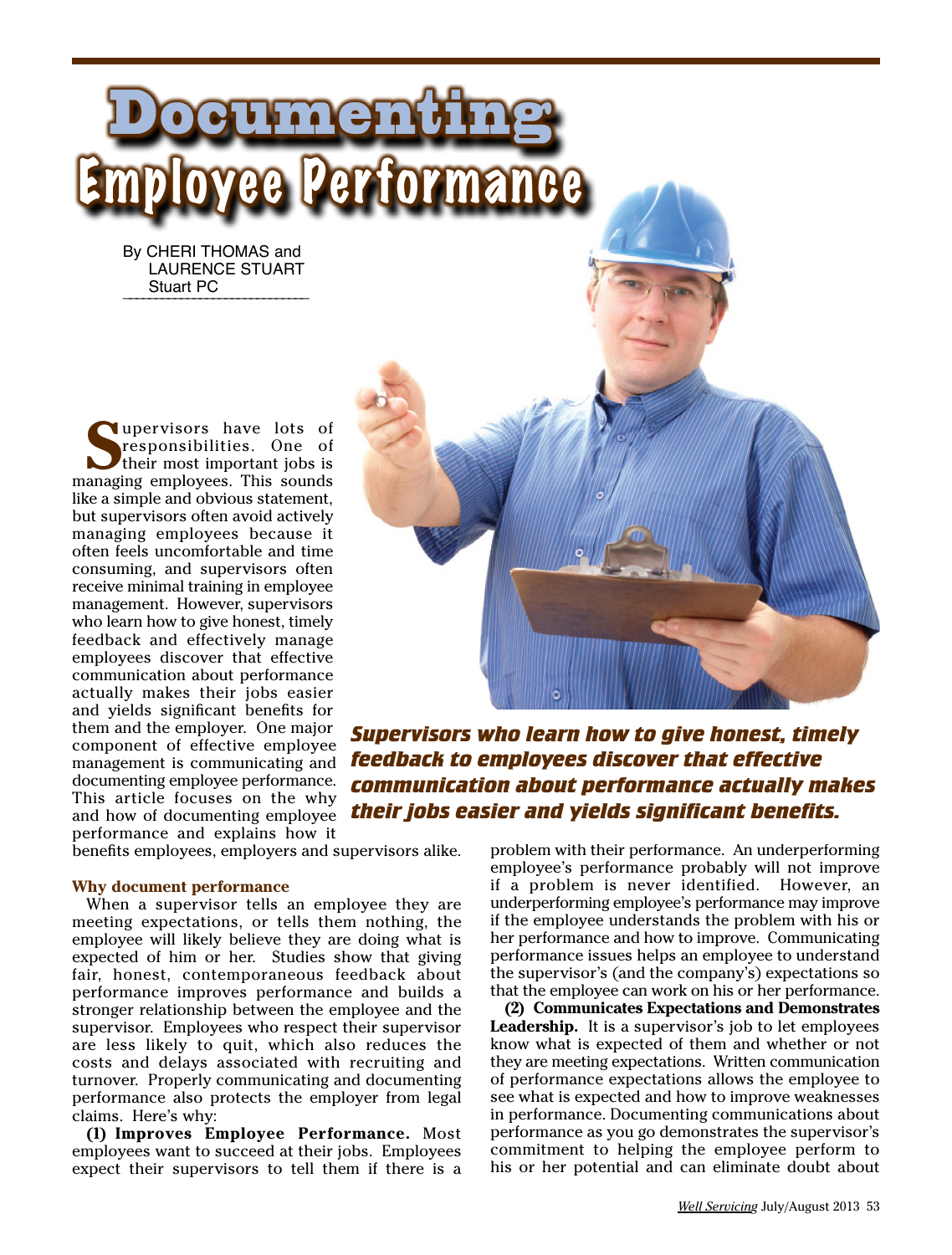the standards and expectations in place. Although many supervisors are afraid to give feedback about performance deficiencies, research actually shows that employees are happier and more loyal to supervisors who give honest, fair feedback (positive *and* negative).

**(3) Improves Supervisor's Job.** When supervisors actively manage employees and performance issues by concurrently addressing and documenting issues, problems are resolved sooner than later, and as a result, there are fewer spreading effects of performance issues.

# *Most employees want to succeed at their jobs. Employees expect their supervisors to tell them if there is a problem with their performance.*

Written documentation of performance helps supervisors organize their comments and might be used as a script for a counseling/ coaching meeting. Reference to prior documentation of performance issues also makes it easier for supervisors to provide accurate and thorough

performance appraisals. In addition, if a legal claim is ever asserted by the employee, the supervisor can refer back to his or her written documentation rather than straining to recall events or issues that occurred months or years earlier.

**(4) Supports Progressive Discipline.** If an employee does not improve his or her performance, written documentation of past performance or disciplinary issues will support more serious future discipline.

**(5) Helps New Supervisors.** If an employee is assigned a new supervisor, accurate, factual documentation of the employee's past performance will potentially give the new supervisor insight into the employee's strengths and weaknesses. Documentation will also make it easier for the new supervisor to correct performance issues and apply progressive discipline, if necessary.

**(6) Prevents Lawsuits.** When an employer makes an employment decision that negatively affects an employee but has not taken the time or made the effort to properly communicate past performance problems, the employee may feel that the decision was unfair or illegally based on a protected trait, such as age, race, sex, disability, or having filed a workers' comp claim. These feelings could lead an employee to

# *Written documentation of performance helps supervisors organize their comments and might be used as a script for a counseling/coaching meeting.*

assert a legal claim against the employer. However, if a supervisor has fairly and accurately communicated with the employee about expectations and performance issues, the employee may be less likely to do so. If the employee's supervisor took the time to discuss performance problems with the employee and fairly document the performance issues and discussions, the employee is more likely to understand the reason for the decision and accept some responsibility for the decision.

**(7) Supports Legal Defense.** If an employee makes a legal claim against the employer despite communication about performance issues, the documentation will help establish that the employer made its employment decision for legitimate reasons and/or that there was a business basis for treating the employee differently from others. Documentation will make it difficult for an employee to prove that termination or another employment action was based on an illegal reason. When events, assessments or actions are fairly, factually and simultaneously documented, they are less likely to be disputed by an employee, and when they are called into question, they will be much easier to explain and prove. Conversely, the absence of contemporaneous documentation may cast doubt on the employer's explanation for its actions.

**(8) Better Resolution of Legal Action.** Because good documentation strengthens an employer's position if there is a legal claim, it can sometimes cause an employee and his or her attorney to be more willing to walk away from or settle a case before the employer spends significant amounts defending the claim. If a legal claim proceeds to trial, the employer will be more likely to obtain a positive outcome if the jury can see that the supervisor and the company made a good faith effort to communicate expectations and help the employee improve his or her performance. Jurors understand how it feels to be an employee, and they are more likely to treat the employer fairly if they see that the employer has tried to treat the employee fairly.



RIGPRO, INC. **Mobile Rig Parts & Supplies** 

**BLAKE HIGHTOWER** 

2200 Highway 135 N Kilgore, TX 75662 Email: rigpro@cablelynx.com Office: 903-983-3424 Fax: 903-988-2195 Res: 903-983-0036 Cell: 903-987-2646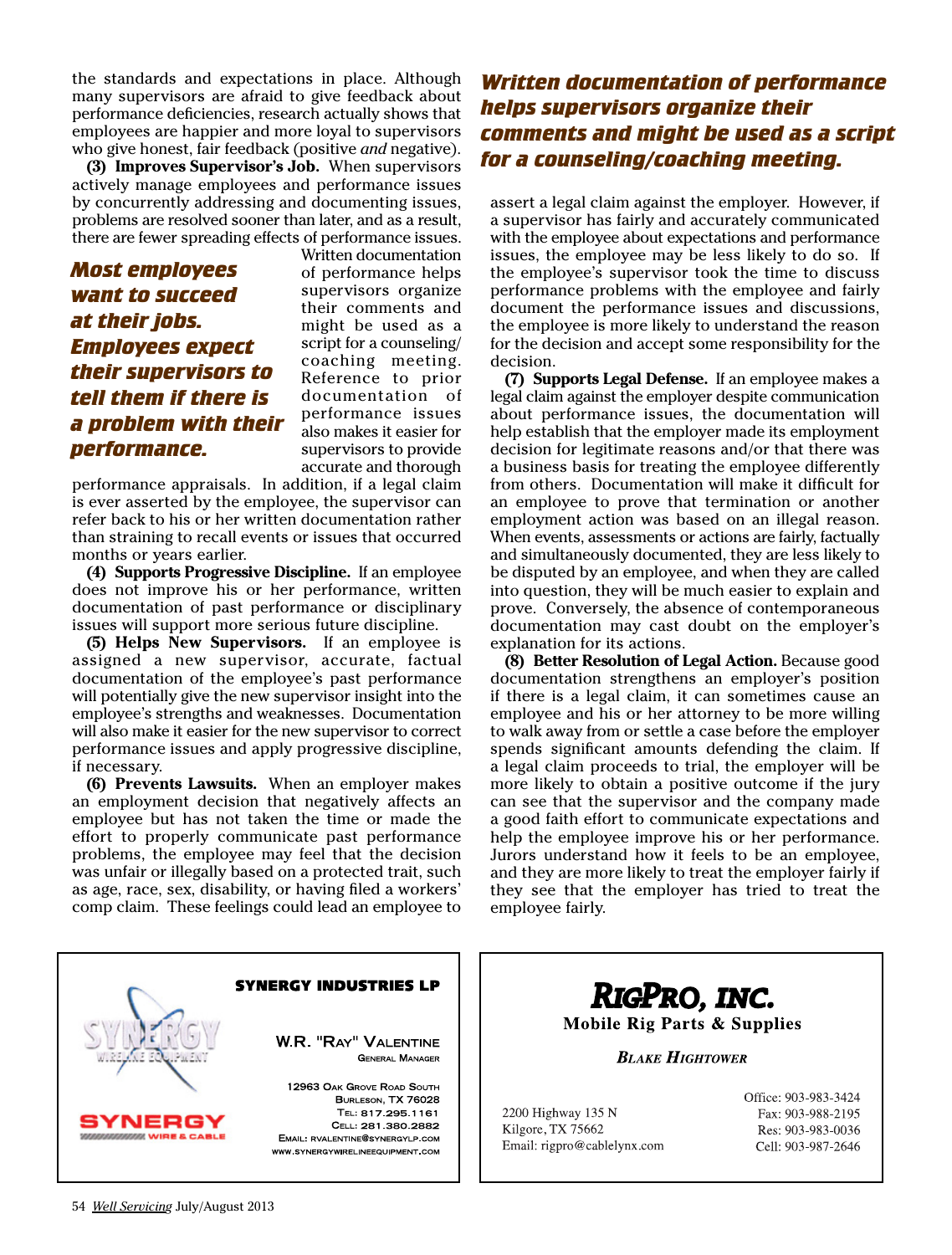#### **How to document performance**

To effectively improve employee performance and minimize legal risk, documentation should be factual, complete and accurate.

**(1) Explain the Problem.** If the employee is not meeting performance expectations, explain the employer's expectations and how the employee has fallen short. Do it as it comes up—don't wait six months to tell the employee about it. If there are several current performance problems, list all of them, but if it looks like you are piling on, the employee likely will not view it as fair. If discipline is required, state the factual reason for discipline. Explain which rules, policies or procedures were violated. If the employer's rules, policies or procedures are in the company handbook, cite the handbook. This is your opportunity to tell your story to the employee (and a future jury).

### *Documentation will make it difficult for an employee to prove that termination or another employment action was based on an illegal reason.*

**(2) Communicate Expectations.** Assume employees do not understand supervisor or company expectations unless they are clearly communicated. If there is a performance issue, the employee likely does not understand expectations. Performance issues will not improve unless the supervisor tells the employee what the expectations are, how the employee is falling short, and how the employee can meet expectations going forward.

**(3) Be Honest and Accurate.** Don't tell an employee his performance is good when it is not. Supervisors frequently withhold negative feedback to avoid hurting feelings and creating conflict. Employees generally believe the feedback they are given. If told that performance meets or exceeds expectations, most employees will continue performing at the same

level. If the supervisor gives an overly positive assessment, the employee's performance will not improve, and as a result, the employer's business suffers. In addition, if unsatisfactory performance later results in a demotion or termination, the employee will not understand *as possible.* why he or she is being demoted

# *Document employee misconduct or performance issues as soon*

or terminated, and he or she may be more likely to think the employer has acted unfairly or illegally.

**(4) Document Timely.** Document employee misconduct or performance issues as soon as possible. An employee should not find out about a performance problem for the first time at his or her annual performance appraisal, or worse, termination. Specifics of incidents or issues that are not noted or recorded may later be forgotten. Timely documentation gives the employee an opportunity to correct the issue immediately. Even if an employee will not be counseled for a lesser problem, the problem should

be documented in some way in case it is repeated or a pattern of behavior develops.

**(5) State Facts, Not Conclusions.** Documentation should be based on objective facts, not conclusions. It should describe actual events, not feelings or opinions. For example:

• Instead of noting that an employee is "perpetually late," note the specific dates that the employee arrived late and specify how many minutes late: "Bob was 15 minutes late on Tuesday the 22nd."

• Instead of describing an employee as "insubordinate," explain, "I told him to clean up his area. He refused."

• Instead of "disrespectful," state "Sarah told her co-worker I am an idiot."

• Instead of "doesn't follow procedures," state "Jeff did not wear safety glasses at the worksite."

• Instead of "not doing her share of work," state "Carol did not complete the project that she was assigned. She asked her co-worker to complete the project for her."

Provide as much factual detail as possible, explaining who was involved, what happened, and where and when it happened. Employees, judges, and juries are more willing to understand and accept objective, detailed facts than feelings, opinions, or characterizations.

**(6) Explain How the Problem Affects Others.** Explain how the employee's performance issues impact the employee's co-workers and the organization. If the